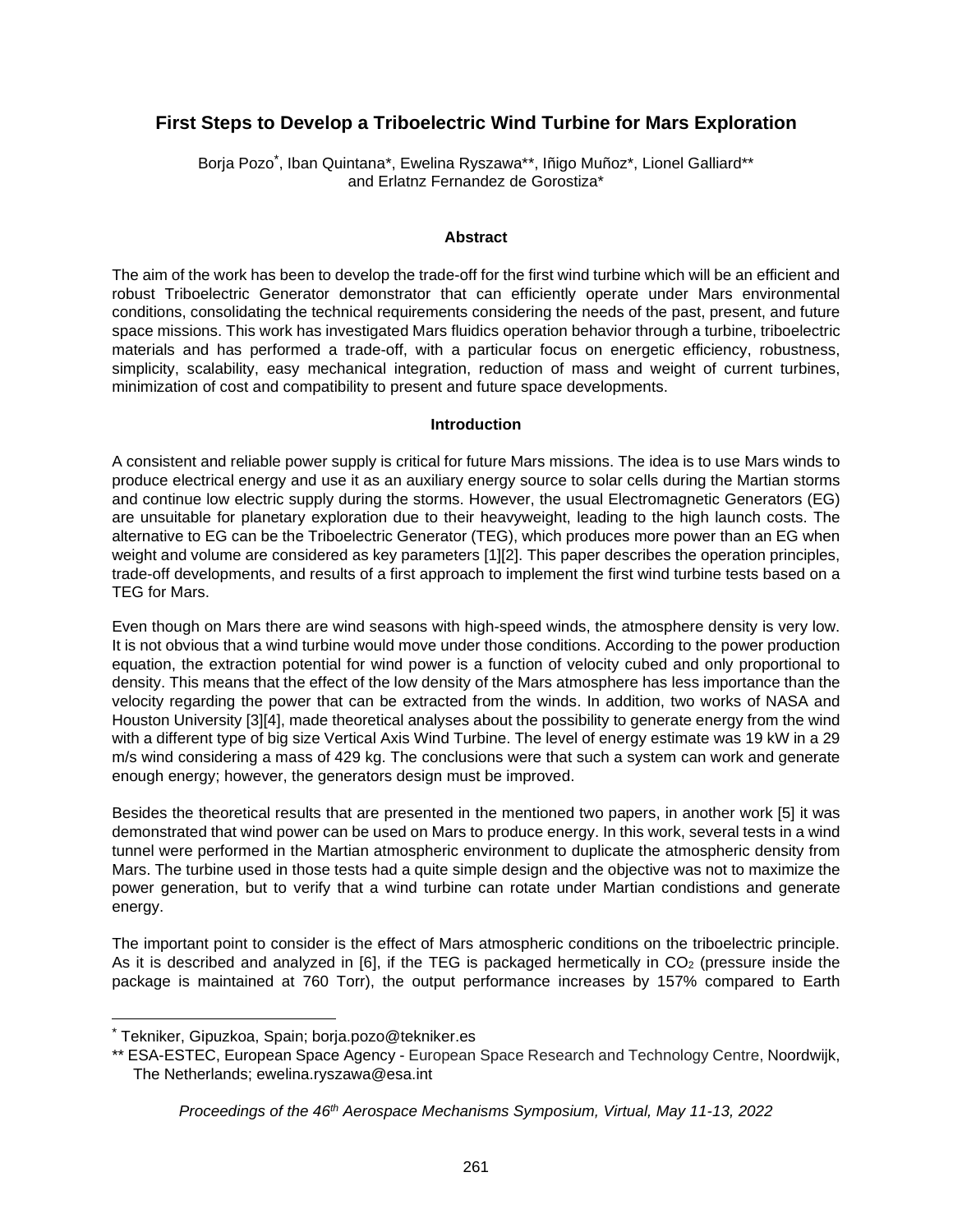conditions. This dependence on atmospheric condition can be explained by a charge relaxation model [7]. In this work, this effect has been tested and validated.

## **Mars Atmospheric Conditions and Winds**

The main atmosphere parameters that change on Mars regarding the Earth are the density and velocity. The average atmosphere density on the Earth is 1.217 kg/m<sup>3</sup> and on Mars 0.020 kg/m<sup>3</sup>, both at surface level. The wind speeds measured on Mars give a range between 5 and 30 m/s. The work presented in this paper has been developed using real data measured by NASA's Insight mission at the Elysium Planitia to find out how the turbine works in real Martian conditions. Fig.1 shows the measurements from the TWINS instrument used to measure the Mars weather since 2019, which has been used in this work as reference (from Mars InSight Weather Report). Pressure changes due to the seasons and the average, minimum, and maximum wind velocities are shown.



*Figure 1. Atmospheric parameters mesuared by Insight in Mars (figure from NASA).* 

Diurnal and subdiurnal variability on Mars, with its uniquely low average surface pressure, highlights an end-member case of sunlight control of the diurnal cycle, particularly as compared to Earth. This causes on Mars (relative to Earth):

- 1- Atmospheric thermal tides an order of magnitude stronger, especially in low latitudes.
- 2- More sustained daytime upslope and night-time downslope flows, especially over steep slopes.
- 3- A much sharper contrast between the strong daytime, buoyancy driven convective turbulence and the moderate night-time, shear driven mechanical turbulence.

## **Wind Turbine**

## Selection of wind turbine type

For the design of the wind turbine, the first aspect that has been studied is the type of turbine that best meets the requirements. The first step for defining a type of wind turbine is to analyze the two principal designs in terms of the orientation of the rotor axis. Wind turbines can be classified as Horizontal Axis Wind Turbines (HAWT) and Vertical Axis Wind Turbines (VAWT). Although VAWTs have fallen significantly behind HAWTs in recent years in terms of technical development and in the number of units manufactured,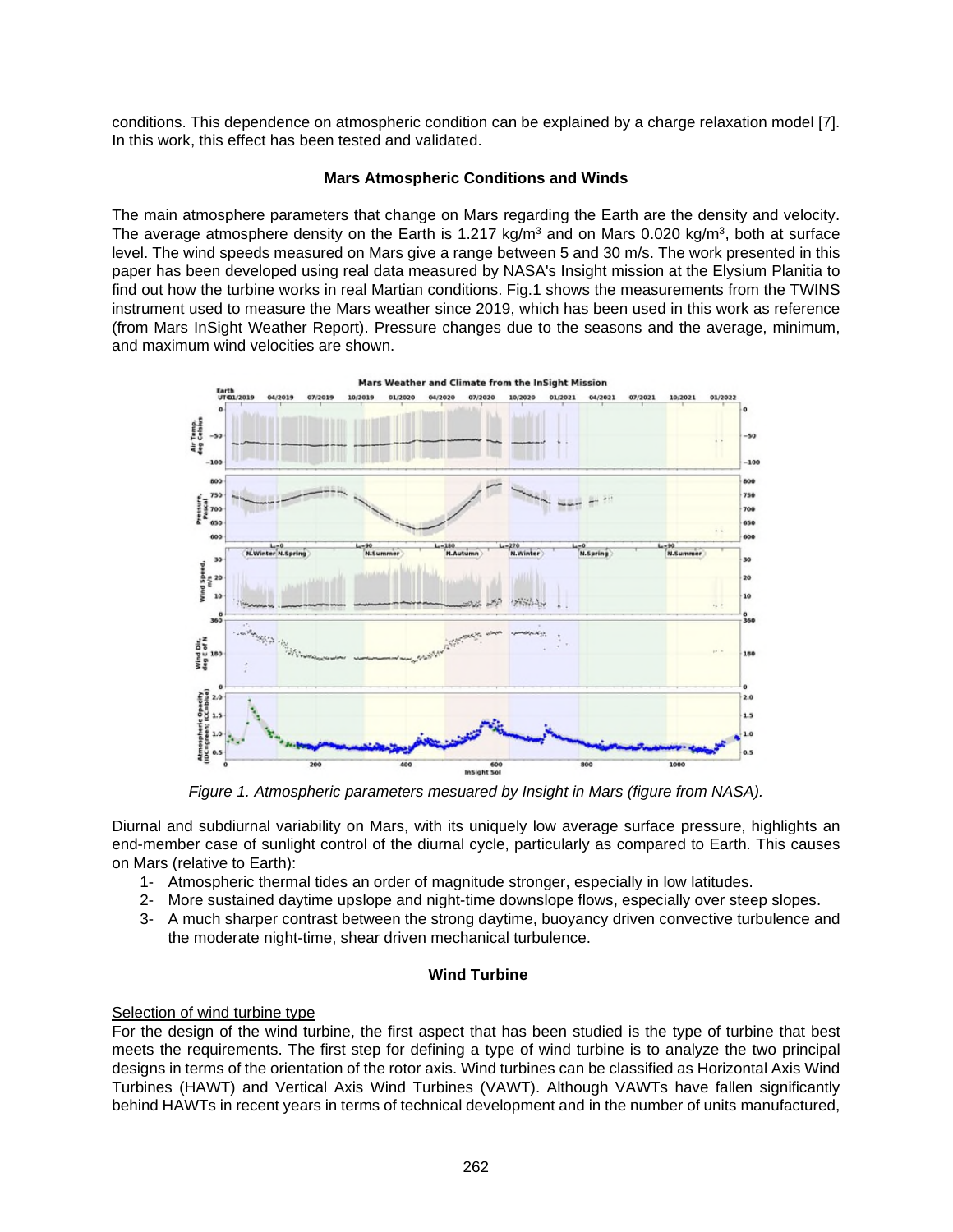they have some advantages that made them suitable for some applications. The main difference between both types of turbines is that VAWTs are crossflow devices and accept wind from any direction while in HAWTs the rotor must be kept perpendicular to the flow of the wind which means that it must be oriented to capture the maximum energy from the wind. Moreover, in VAWTs the components may be connected directly to the rotor shaft and located at the ground level. This eliminates the need for a tower to support the weight of equipment such as the gearbox and other main turbine components. Due to the extreme weather, the Martian dust and the weight limitations, the absence of the orientation mechanism and the ease of operation, maintenance and installation are the key aspects when choosing the type of turbine for this application. Therefore, a vertical axis wind turbine best meets the requirements.

#### Design of the wind turbine

The main dimensions of the rotor, the number of blades, the airfoil and its chord length, the rotor strength and the pitch angle have been defined. For this purpose, literature references are sought, and Q-blade software was used to simulate the rotor by varying its design parameters. This software is based on the model of moments, and although it does not consider the stall, it allows to obtain very fast results being a very useful tool for the design process. The main dimensions of the rotor are defined, which are height (H) and diameter (D). From these two parameters, both the swept area and the aspect ratio of the rotor are defined and shown in Eq.1 and Eq. 2.

| Swept Area $(m^2) = H x D$       | Equation 1 |
|----------------------------------|------------|
| Aspect Ratio $(-) = \frac{H}{R}$ | Equation 2 |

Considering that the whole system will be tested inside the wind tunnel of the University of Aahrus, there are some dimensional limitations. The wind tunnel is a rectangular cavity of one meter high by two meters wide. It is estimated that the TEG itself will have between 10 and 20 centimeters high, and, in addition, it will be necessary to leave some height in relation to the tunnel ceiling. These two limitations mean that only 0.7 meter of height is available for the rotor. Considering that the larger the swept area the higher the power output and that there is less margin in terms of height, the rotor height has been set to its maximum value, that is H=0.7 m. Then, the diameter has been adjusted, considering the aspect ratio. Reviewing [8][9], it is concluded that if blade tip losses are considered, high aspect ratio values should be used. If the structural aspect is also considered, aspect ratio values between 2.5 and 3 are recommended. By simulating three different diameters that meet this requirement, the diameter is set at D=0.5 m. For the blades definition, the references [10]-[13] indicate that increasing the number of blades decreases the efficiency of the rotor due to interference between the blades. However, the use of more blades balances the turbine and makes the torque generated more constant [14]. Discarding the use of 1 blade (many balancing problems) and 4 blades (very low efficiency), two rotors of 2 and 3 blades respectively were simulated in Q-Blade. The results show higher power coefficients over a wider operating range when three blades are used. As for the aerodynamic profile of the blades, there are several options, many of which have been developed for use in VAWTs [15] [16]. For simplicity it has been decided to use a symmetrical airfoil. After running some simulations, NACA0018 will be used because of its good performance and because it is structurally strong enough. Once the airfoil is known, its dimensions must be defined. The chord length is defined as the distance between the leading edge and the tail of the airfoil. This parameter directly affects the solidity of the rotor which is defined in Eq. 3:

$$
\sigma = \frac{Number\ of\ blades\ x\ Chord\ length}{Rotor\ radius}
$$
 Equation 3

The various studies recommend solidities of between 0.2 and 0.5, and it is known that the rotor has a selfstarting capability only at solidities greater than 0.4 [17]. Due to the higher power coefficient and a wide operating range and considering other factors such as self-starting capability and cost, the solidity is set at 0.4. This implies that the blades will have a chord length of 0.035 m.The last parameter to configure is the pitch angle. The pitch angle may be positive, if the leading edge of the airfoil points towards the center of the rotor, or negative if it points away from the rotor. From the literature it is concluded that positive pitch angles decrease performance while negative pitch angles increase performance if they are between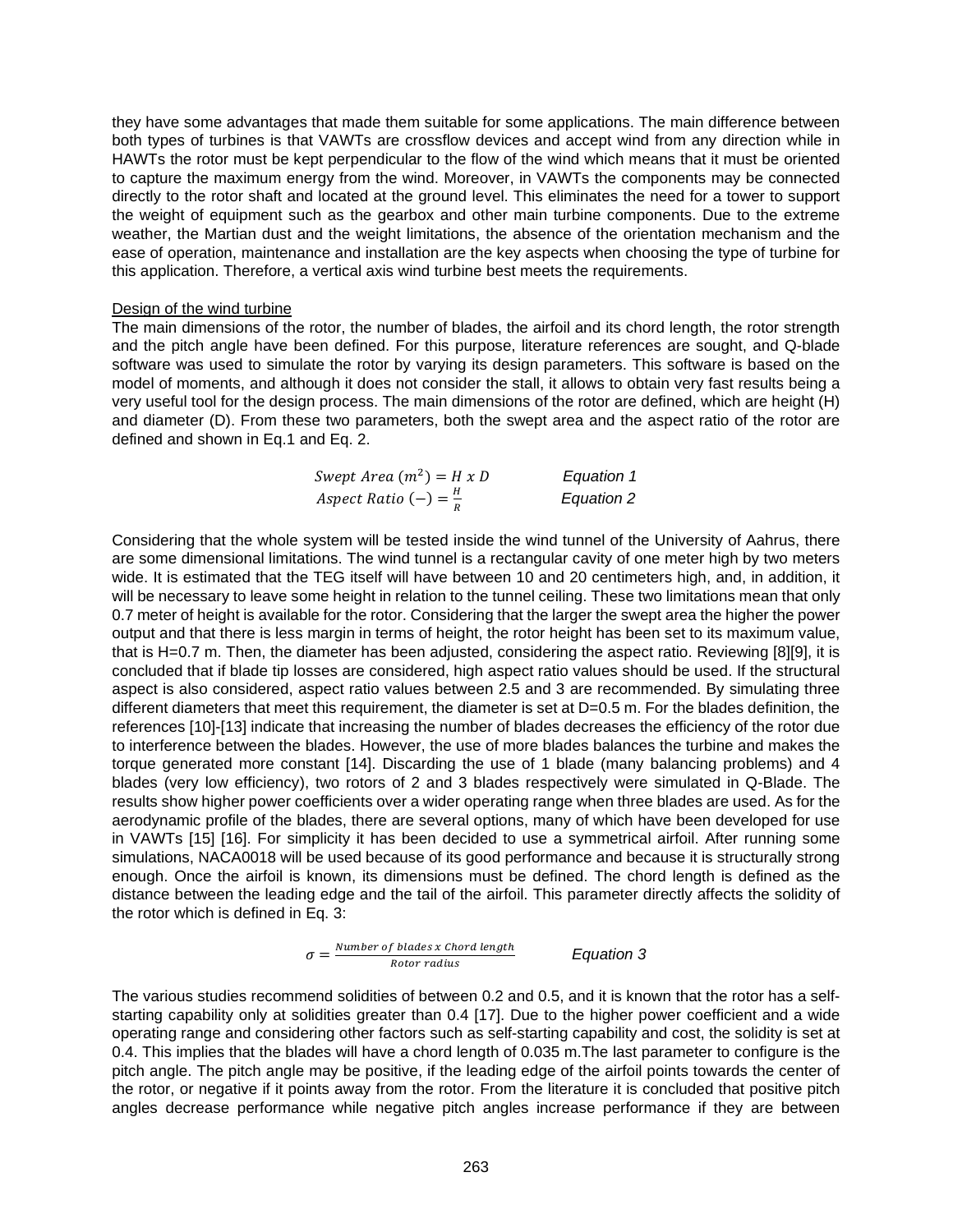0º and 2º [18][19]. After simulating different pitch angles in QBlade the conclusion is that the performance is very similar. In order not to complicate the design, the pitch angle will be left at  $0^\circ$ . Table 1 summarizes the selected values.

| <b>Parameter</b> | <b>Value</b>    | <b>Parameter</b> | Value |
|------------------|-----------------|------------------|-------|
| Height (m)       | 0.7             | Chrod length (m) | 0.035 |
| Diamater (m)     | 0.5             | Solidity         | 0.4   |
| Number of blades |                 | Pitch angle (°)  |       |
| Airfoil          | <b>NACA0018</b> |                  |       |

*Table 1. Main rotor selected parameters.* 

## Finite Element Simulations

The analysis of the wind turbine using the finite element method can be divided into two types of analysis, thermo-fluidic analysis, and mechanical analysis. The thermo-fluidic analysis focuses on obtaining temperature and pressure contours, as well as forces that can be caused by fluids in different solids. The results can be used as input loads to the mechanical analysis where the objective is to study the mechanical behavior of the system by analyzing among other things stresses and deformations. Both analyses have been carried out through several simulations in ANSYS software.

As it is known, wind at a certain speed will impact the blades of the wind turbine, causing a rotational movement around its axis, which will accelerate until it reaches a constant rotational speed. The aim of this analysis is to study the interaction between the wind and the rotor, which will allow us to obtain the performance and the self-starting capacity of the wind turbine itself, as well as the forces exerted on it in different positions and moments. These simulations are all carried out in 2D, as is shown in Fig 2. The geometry for CFD simulations is divided into two parts, a rotating part (rotor domain) and a fixed part (outer domain). The dimensions of the outer domain are those of the wind tunnel, so the width is 2 m while the length is 7 m. The rotor is located 3 m from the tunnel entrance where the velocity inlet boundary condition applies and 4 m from the exit where the pressure outlet boundary condition applies. As for the side walls, when the rotor is simulated inside the wind tunnel, they will have a wall boundary condition while when simulated in the Martian environment they will have a symmetry boundary condition.



Wall / Symmetry

*Figure 2.Geometry and boundary conditions for CFD simulations.* 

To ensure that wind turbulence is well captured in the areas close to the wind turbine blades, it is necessary to mesh these areas more finely. For this purpose, a subdomain is defined around each of the three blades. In this case, the moving part of the mesh, that is, the rotor, moves according to the wind, which in turn is affected by the rotor itself. For this reason, since the rotational velocity of the wind turbine is to be obtained as a function of wind velocity, the 6DOF model must be used. In this model, the inputs have been the mass and moment of inertia of the rotor. To calculate them, the blade material has been selected as carbon fiber. Finally, the  $CO<sub>2</sub>$  has been set as a simulation fluid, however, its properties will vary depending on pressure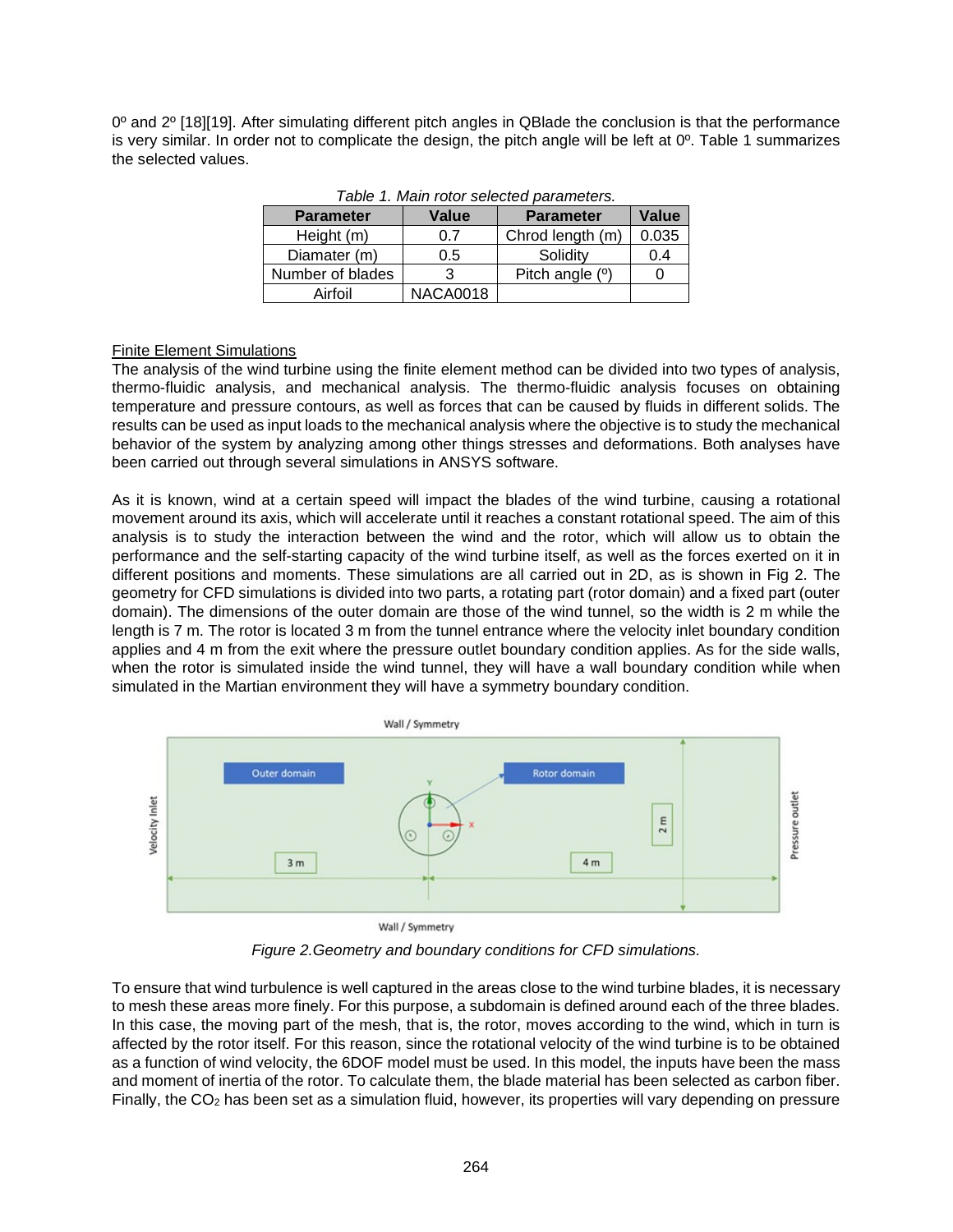and temperature, where the data has been obtained from the National Institute of Standards and Technology.



*Figure 3. Contour of velocities at two different instants obtained using the 6DOF model. a) Contour of velocities at two different instants obtained using the 6DOF model. b) Structural analysis of the designed turbine.* 

The CFD simulations have been divided into several packages depending on the results and conclusions to be drawn: Self-starting, Testbench, Mars, and Structural. In the "self-starting" package, the objective has been to determine the minimum necessary conditions that are needed for the wind turbine to operate. The aim is to validate if the turbine is capable of self-starting and generating sufficient torque under the most unfavorable conditions. The objective of the "Testbench" package is to simulate the rotor under test bench conditions, while the "Mars" package is to simulate the rotor under real Martian conditions. Finally, the objective of the "Structural package" is to see if the wind turbine can structurally withstand the loads expected during its operation on Mars (launch loads are not considered within the space of the current work). Therefore, the rotor is subjected to the most extreme conditions both on the test-bench and on Mars to obtain the rotational speeds and the forces exerted by the wind. The table in Figure 4 shows the results obtained in all simulations in terms of rotational speed and self-starting time. In addition, the acceleration graph of the simulation package "Test-bench" is shown in Fig. 4.



*Figure 4. Rotational velocities and self-starting time for all the simulations carried out and acceleration graph for "Test-bench" package.* 

It is validated, that the turbine accelerates until it reaches a constant speed, the time it takes to accelerate being the self-starting time.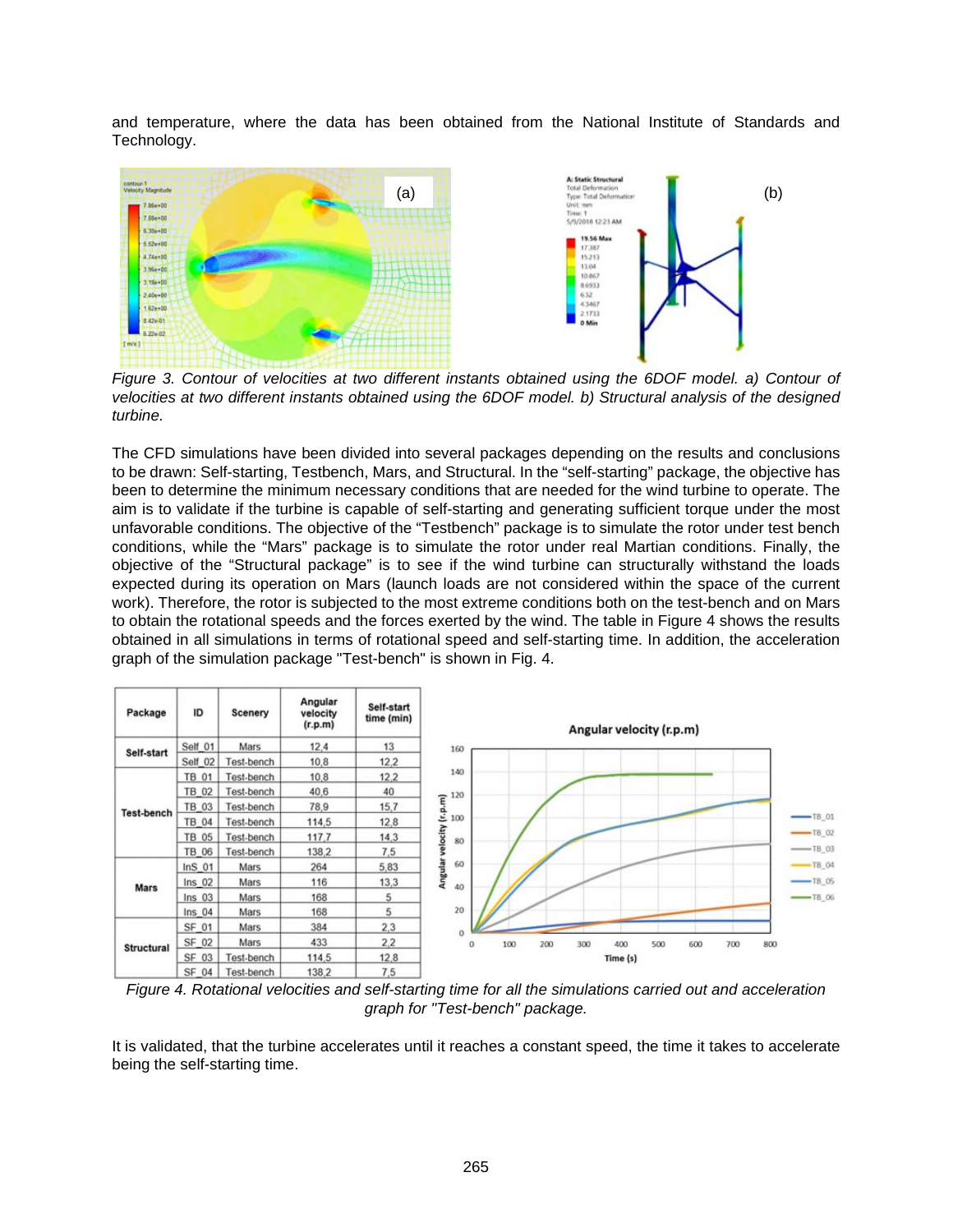### **Triboelectric Generator**

### Triboelectric effect operational princinples

The triboelectric generation consists of the electric charge transfer between two materials by friction. In the triboelectric configuration of this work, the rotor material will be prone to become positively charged, while the stator material will be prone to become negatively charged. Based on their triboelectric properties, their ability to lose or gain electrons, aluminum (Al) and polytetrafluoroethylene (PTFE) can be considered for the rotor and stator, respectively. The functionality of TEGs is based on triboelectrification (or contact electrification) and electrostatic induction phenomena. The TEG architecture involves two materials with different charge affinity during contact. The freestanding TEG has more advantages than a contact separation mode as it does not require attachment to the moving triboelectric layer with an electrode and a lead wire. In this work, a freestanding mode has been selected as generator architecture.

To further assess the effect of the geometry and dimensions of the triboelectric generator on the generation of the electrostatic potential, finite element simulations have been performed using FEMM (Finite Element Methods Magnetic) software. It must be remarked that only the electrostatic induction phenomenon has been simulated, assuming a given charge density generated by the friction between rotor and stator. Parametric variations of the following geometric parameters have been simulated as can be seen in Fig. 5:

- N: Number of poles (blades), affecting the cross-section of each pole
- t: stator conductor thickness
- g: gap between insulated stator conductor sections



*Figure 5. Parameters for electrostatic simulations and simulation example.* 

In this scenario, a grating structure is manufactured in the rotator and stator where the output power depends on the material selection, contact surface characteristics, grating number and electrode gap.

The simulations gave the results shown in Fig. 6. Fig. 6a shows the simulation results obtained when varying the thickness of the conductors at the stators where the electrostatic potential is induced. Fig. 6b shows the simulation results with further varying of the gap from 5 to 30 mm.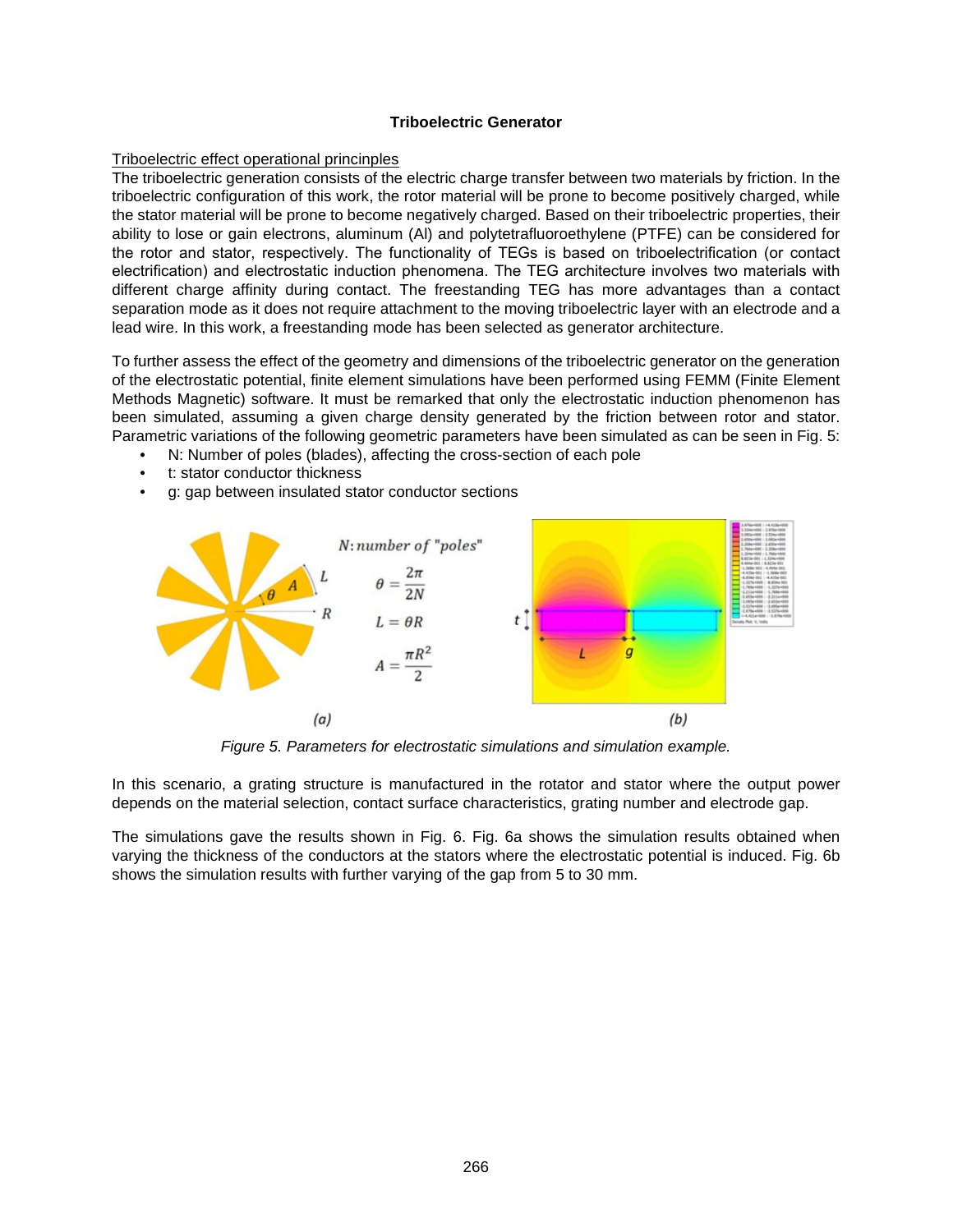

*Figure 6. Results achieved with the electrostatic simulations. a) Output voltage vs. conductor width. b) Output voltage vs. gap length.* 

It has been observed that, for a given charge density, the amplitude of the induced voltage is independent of the number of poles. At the same rotational speed, the frequency of the induced voltage increases with the number of poles. It is assumed that a higher number of poles will result in a more homogeneous charge distribution by friction between the rotor and stator. On the other hand, if a homogeneous charge distribution is assumed for the electrostatic induction simulation, the effect of the number of poles cannot be appreciated. It can be observed that the induced voltage amplitude decreases with increasing conductor thickness. This might be caused by the electric charge concentration on the surface of the conductor (in a very thin layer of the order of nm) and is not affected by the considered conductor The electric field generated by the electric charge on the triboelectric surface decreases with distance and the smaller the thickness of the conductor, the greater the electric field inside the conductor and the greater the induced voltage. It can be observed how the amplitude of the induced voltage starts increasing as the gap between conductors increases, but at a certain point the effect is reversed. On one hand, as the gap between conductors increases, the conductors lie within more intense electric field regions; but on the other hand, the area of the conductors will directly affect the distribution of electric charges inside the conductors. Thus, for the final configuration, the best equilibrium between the gap and conductor area will have to be searched.

#### Tribopair selection

The TEG concept could harvest both low and high wind speed which made it very attractive for energy harvesting on Mars, with a broadband external wind speed range. It has required the use of advanced triboelectric materials that have a combination of excellent tribological performance (low friction and wear), mechanical (impact resistance), triboelectric properties (triboelectrification and interfacial conductivity), and energy generation density under those extreme conditions, under a freestanding mode.

The pre-selection of these materials, which will be considered as rotor and stator components of the TEG, has been validated by performing pin-on-disc tribological tests under low pressure conditions P=6 mbar and CO2 environment, as shown in Fig. 7a. The test conditions considered have been: Contact pressure of 11 MPa, a stroke of 3 mm and a sliding velocity of 3 mm/s. Test duration was fixed to 80000 s after preliminary trials which were performed to assure the wear scar detection via optical and confocal microscopy. Friction evolution was also analyzed during the tests. The materials considered for the pin were PTFE and TFM®, a molecularly modified virgin PTFE, which is characterized by a better load carrying capacity, lower gas permeability, and better mechanical properties than the virgin PTFE. For the counterpart (disc), both uncoated and H-DLC (Diamond Like Carbon) coated Al 6082-T4 alloy were considered.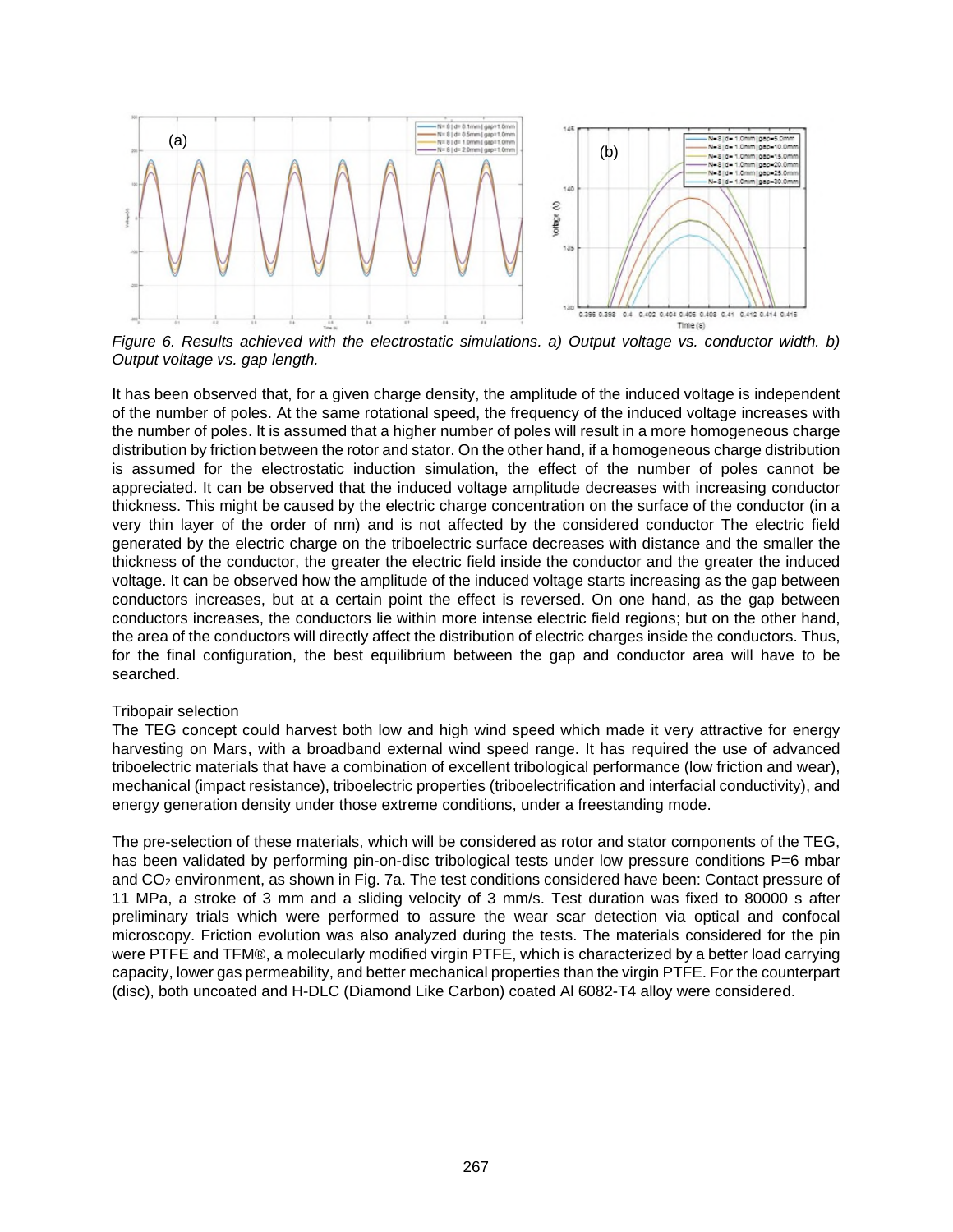

*Figure 7. Tribological tests setup. a) Ultra Hight Vacuum tribometer used for tribological tests. b) Representation of the wear volume of the Pins determined via confocal microscopy.* 

The wear volume of the Pin after the tribological test has been calculated via confocal microscopy, obtaining the hole volume (Vh) and peak volume (Vp), according to the diagram presented in Fig. 7b. The analysis of the wear scars has been carried out via optical and scanning electron microscopy, including compositional analysis by energy dispersive x-ray spectroscopy. The selection of those materials as potential candidates for TEG has been done based on previous research studies where the use of PTFE and a-C:H DLC as dielectric materials provided better tribological and triboelectric behavior than the materials considered as "gold standard" for this application (PTFE and Aluminum) [21][22].

According to previous research studies, high hydrogen content (H>30%) DLC coatings with moderate hardness (5—15 GPa) values might be the best candidates to reach super lubricity and low wear properties against PTFE under Mars environmental conditions [23]. Hence, different a-C:H DLC coatings have been deposited from the PECVD technique by varying  $C_2H_2$  and bias voltage application to obtain high hydrogen content films. 5 Pa pressure and -300V bias voltage process parameters have been selected to achieve the best characteristics in terms of hydrogen contents and mechanical properties of all deposited coatings. Fig. 8a shows the cross-section SEM micrograph of the a-C:H DLC coating selected for tribological tests.



*Figure 8. DLC developed for this work. a) Cross section SEM micrograph of a-C:H DLC film by PECVD i4. b) Raman spectra of DLC films developed.* 

Raman spectroscopy has been considered an indirect tool to measure hydrogen content on the a-C:H DLC film. A higher PL signal and G peak shift towards more negative values is an indication of higher hydrogen contents. If G position lies at 1530 cm<sup>-1</sup> or lower, it can be concluded that the coating has hydrogen content higher than 35%. Fig. 8b shows the Raman spectra of the DLC produced for the tribological tests. As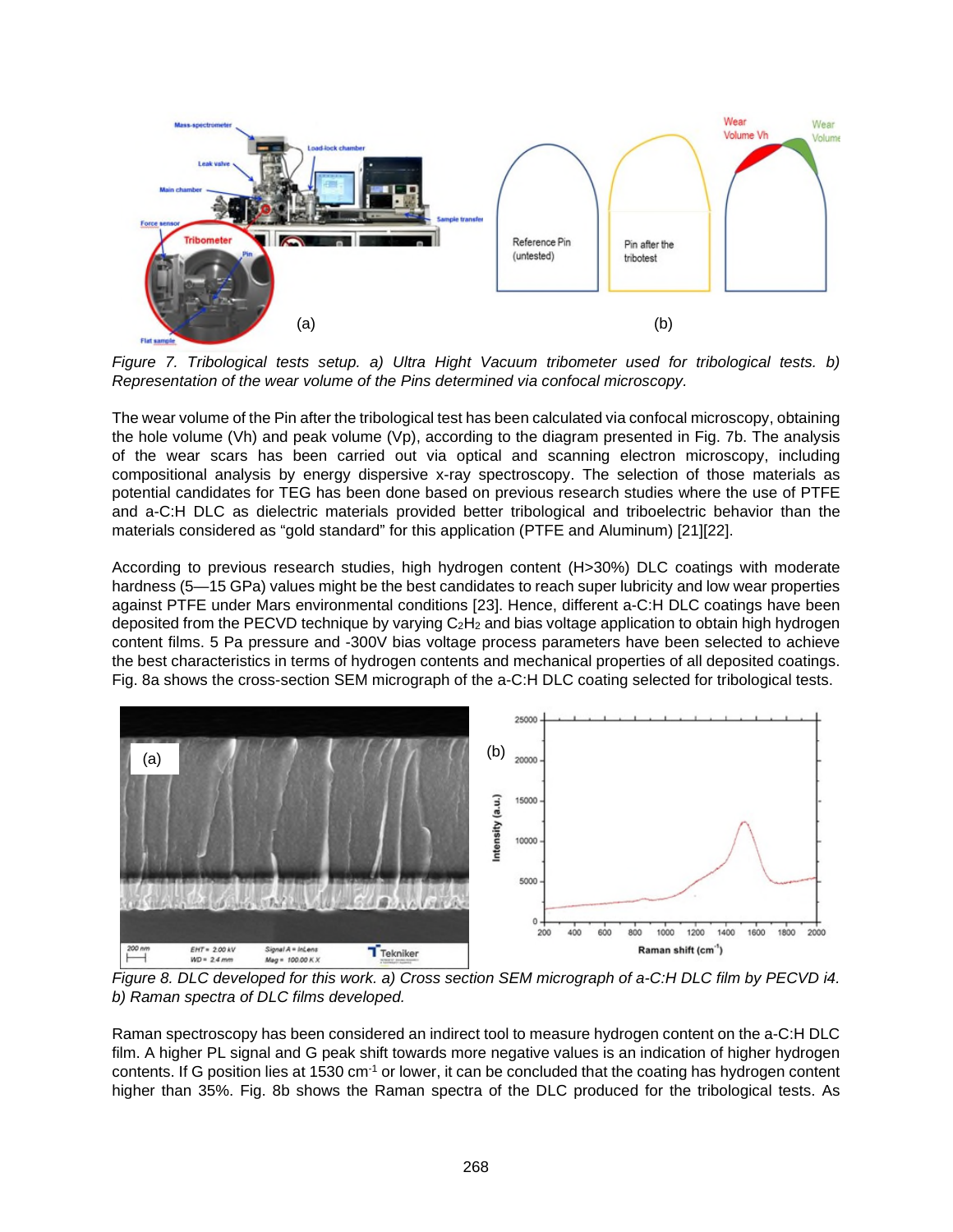indicated in Table 2, the G position lies at 1523 cm-1(corresponding to H%>40%) and a hardness value measured via nanoindentation has been 11GPa.

*Table 2. Summary of Raman and Nanoindentation results of the a-C:H DLC considered for tribological tests.* 

| Sample                  | a-C:H DLC |  |
|-------------------------|-----------|--|
| G peak intensity (a.u.) | >10k      |  |
| G position $(cm-1)$     | 1523      |  |
| Hardness (GPa)          | 11        |  |
| Estimated H(at%)        | 4∩⊥       |  |

Fig. 9 and 10 show the confocal microscopy characterisation of PTFE pins before and after tribological tests, considering uncoated Aluminum and H-DLC coated Al as counterpart, respectivelly.



*Figure 9: Confocal microscopy characterisaton of the contact surface of the PTFE pin before a) and after b) the tribological test, considering uncoated Aluminum as counterpart. c) wear volume (illustrated in red) of the pin.* 



*Figure 10. Confocal microscopy characterisaton of the contact surface of the PTFE pin before a) and after b) the tribological test, considering H-DLC coated Aluminum as counterpart. c) wear volume (illustrated in red) of the pin.* 

Optical microscopy inspection of the PTFE pins after tribological tests showed polymer degradation when uncoated Aluminum is considered as counterpart (Fig. 11c). Thermal degradation of the polymer has been confirmed via EDX showing the lack of Aluminum debris adhesion to the contact surface of the pin. Polymer particle adhesion to the uncoated Al surface is also noticed in Fig. 11a. This adhesion behavior of the PTFE was also observed when H-DLC coated Al is considered as a counterpart. However, no signs of PTFE degradation has been detected (Fig. 12). Hence, in terms of polymer integrity, the use of H-DLC coated Al as a counterpart guarantees better tribological performance.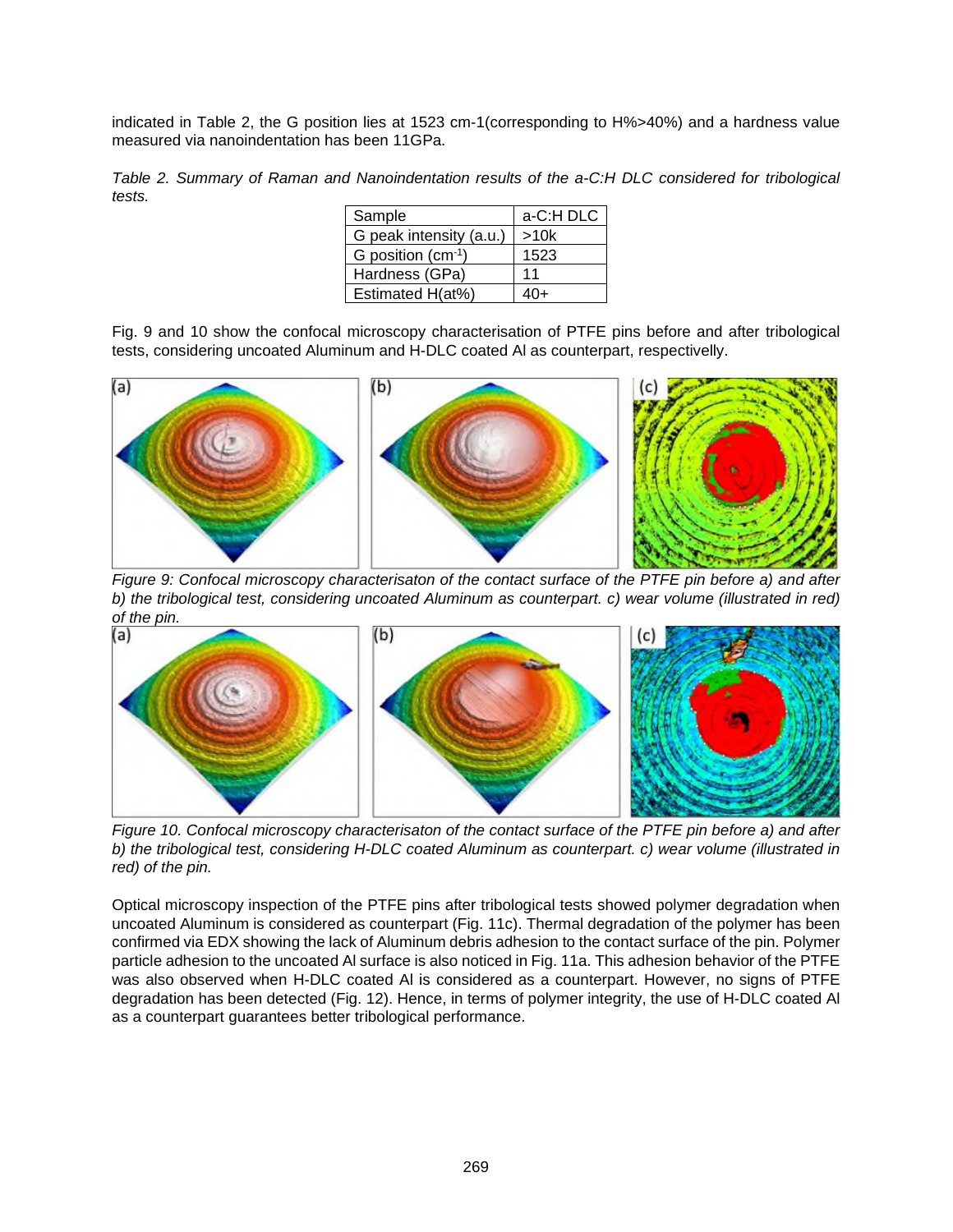

*Figure 11. Optical microscopy characterization of the uncoated Al sample (a) and the Pin of PTFE after the tribological test.* 



*Figure 12. Optical microscopy characterization of the H-DLC coated Al sample (a) and the Pin of PTFE after the tribological test.* 

Fig. 13 shows the polymeric Pin wear volume after tribological tests as a function of the tribopair selected. According to these results, the selection of TFM® as the polymeric part of the TEG would provide better tribological behavior, characterized by a minimum wear behavior compared to PTFE. The time evolution of the coefficient of friction (COF) also confirms the better tribological performance corresponding to the TFM® + H-DLC coated Al tribopair.



*Figure 13. Tribological tests resutls. a) Wear volume after tribological tests (80000 s time duration) for different tribopairs,calculated via confocal microscopy. b) Time evolution of the Coefficient of Friction for selected tribopairs.* 

The following materials have been selected as the best candidates for experimentation. For polymeric materials: virgin PTFE, TFM® (a molecularly modified virgin PTFE). Then, the Aluminum Al6082 has been chosen as the metallic element for energy generation, and finally, Diamond-like carbon (DLC) coatings have been used as a solid lubricant to improve the lifetime values given by the Aluminum and maintain the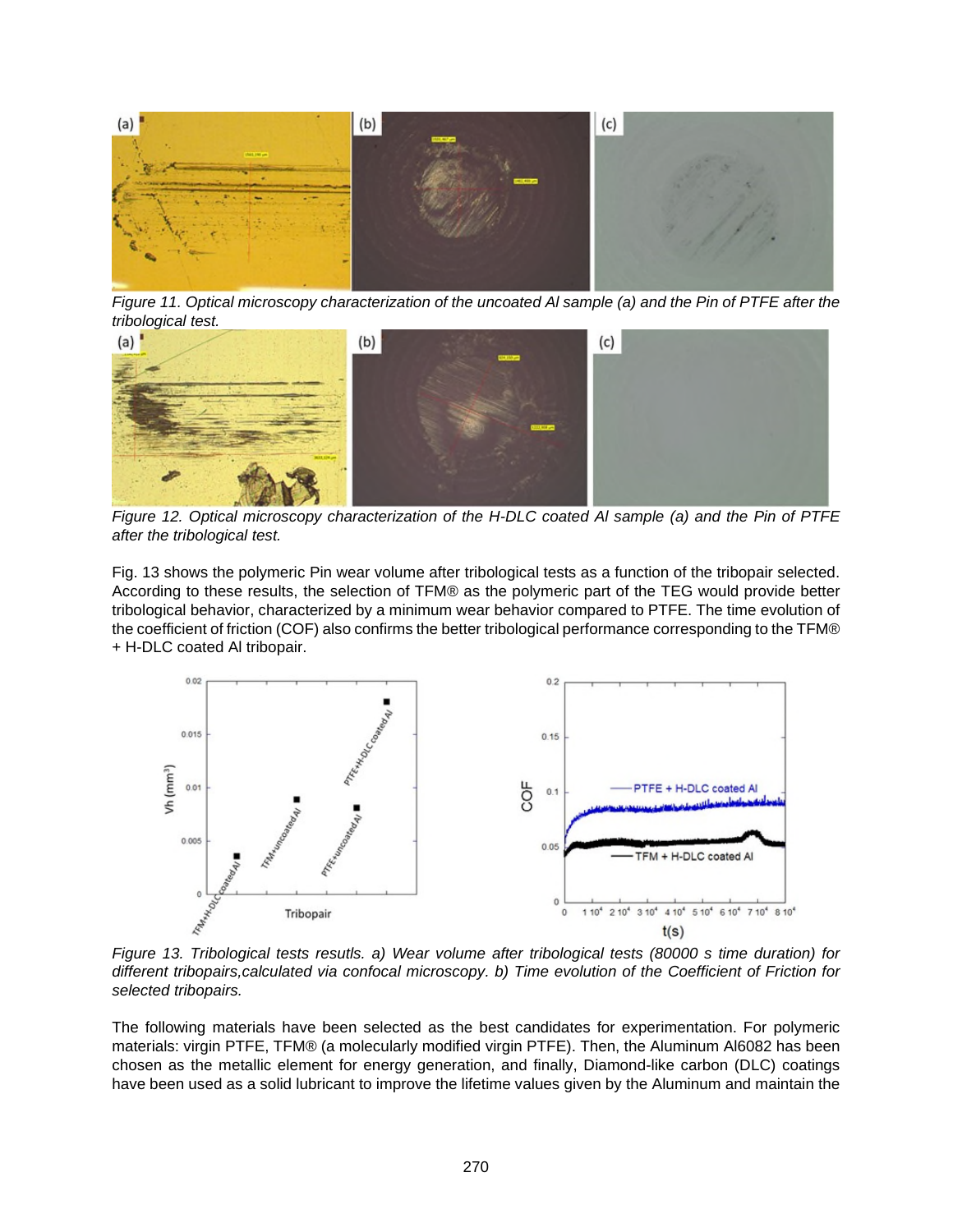power generation. In this work, 3 DLCs have been developed and tested: a-C:H:W with H> 35 %, a-C:H:W + a-C:H, and a-C:H with H>40%.

Hydrogenated DLC and PTFE have been selected as dielectric pairs due to their highest power density, as well as their potential use as good solid lubricants/films. Abrasion resistance, lubrication ability, durability, and aging effects have been limitations of those materials - these problems have been solved by optimizing the coating architecture (adhesion layer optimization and multilayer architecture to realize residual stresses) and material microstructure (considering PTFE composites) based on lab-scaled tribology test results.

## **Triboelectrical Tests**

After the tribopair selection, the trade-off generator has been designed and manufactured for the triboelectric test to study the performance under different Mars atmospheric conditions (see Fig. 14). To carry out the test, mechanical parts have been manufactured for triboelectric tests. The tribometer has been inserted in a vacuum chamber (called Titan) to carry out the tests.

Tests have been performed for various pressure values, in a sweep from 1000 mbar to 1 mbar with Earth atmospheric composition, vacuum level measurement until 0.2 mbar, and inverted sweep to the first point but in this case with simplified Mars atmospheric composition  $(CO<sub>2</sub>$  gas inserted in the chamber).



*Figure 14. Test setup. Titan machine to reproduce Mars atmosphere, Falex rotatory tribometer, and manufactured trade-off breadboard to vary the power generation of the TEG.* 

During the tests, the oxygen ppm have been continuously checked to verify if the atmospheric composition inside the Titan chamber is representative of Mars atmospheric composition conditions. For example, in Earth atmosphere, the  $O_2$  ppm are around 210,000 and at the same pressure but with  $CO_2$  the  $O_2$  ppm are 9419, being CO<sub>2</sub> atmospheric composition 95.51 %. After validation of the test setup, the triboelectrical tests to validate the better operation of the TEG under Mars atmospheric composition and with Earth atmosphetic pressure have been started.

#### Tests to analyze voltage generation

After the first test, some initial conclusions on the TEG design have been achieved. TEG must be pressurized at least to 1000 mbar pressure with Mars atmospheric composition (95 % CO2) to ensure a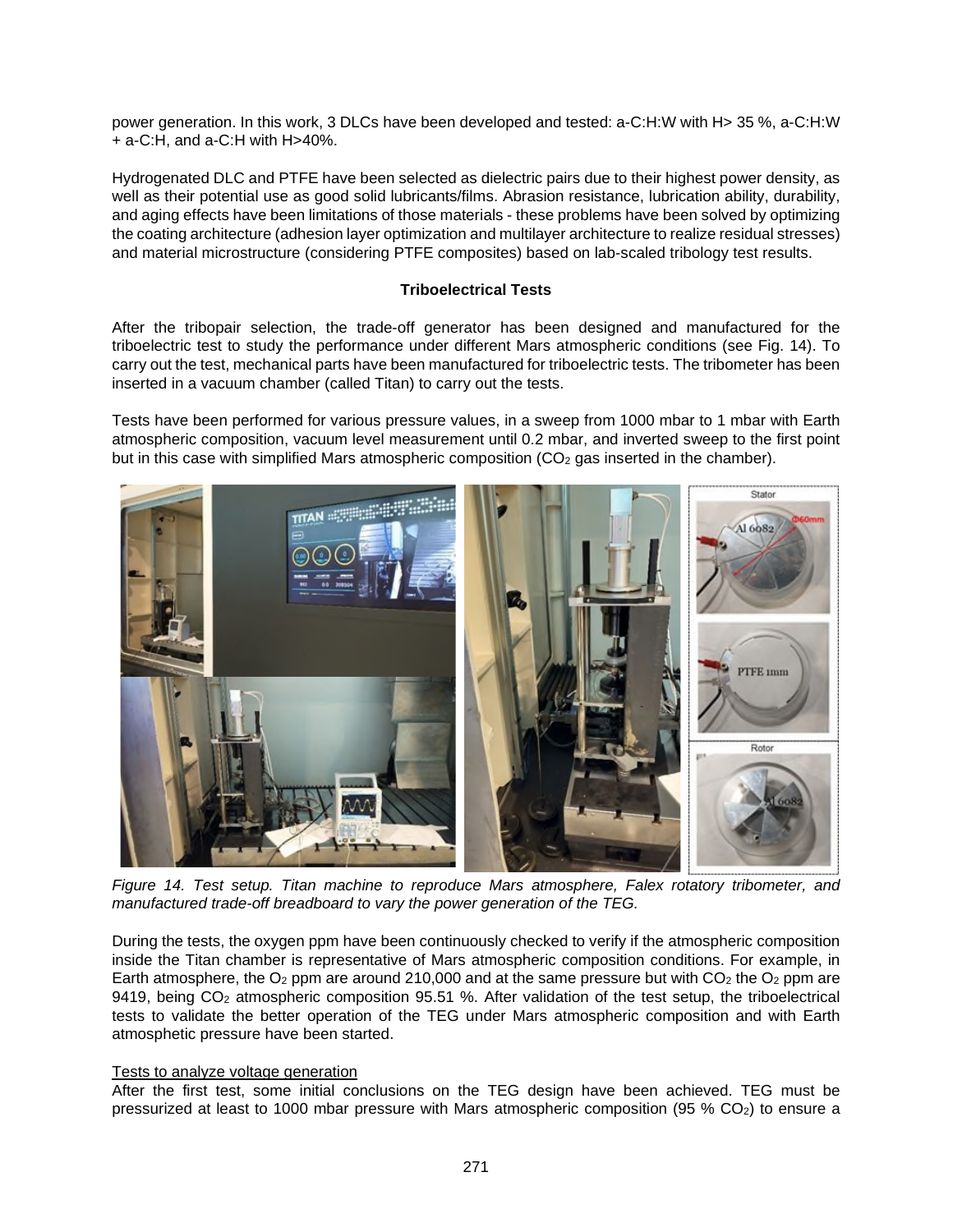viable power generation. As is shown in Fig. 15 and Table 3, the improvement at 1000 mbar pressure level is around 30-40 % in comparison with Earth's atmospheric condition. The pressure and the  $CO<sub>2</sub>$  are the two main parameters that really affect the output voltage level, which decrease at lower pressure levels  $(CO<sub>2</sub>$  effect is also decreased due to the Paschen law). In higher pressure levels, the  $CO<sub>2</sub>$  effect on the materials increases the output voltage level (in comparison with air), corroborating the results of the tests with the literature.



*Figure 15. TEG voltage generation with pressure and atmospheric composition changes.* 

| <b>Pressure</b><br>(mbar) | <b>Vpp Earth atm</b><br>(V) | <b>Vpp Mars</b><br>Atm $(V)$ | <b>Increase</b><br>(V) | <b>Increase</b><br>(%) |
|---------------------------|-----------------------------|------------------------------|------------------------|------------------------|
| 1000                      | 7.94                        | 11.65                        | 3.71                   | 31.85                  |
| 900                       | 8.02                        | 10.76                        | 2.74                   | 25.46                  |
| 800                       | 7.91                        | 10.62                        | 2.71                   | 25.52                  |
| 700                       | 7.63                        | 10.12                        | 2.49                   | 24.60                  |
| 600                       | 7.01                        | 9.33                         | 2.32                   | 24.87                  |
| 500                       | 6.57                        | 8.85                         | 2.28                   | 25.76                  |
| 400                       | 5.53                        | 8.10                         | 2.57                   | 31.73                  |
| 300                       | 4.65                        | 7.09                         | 2.44                   | 34.41                  |
| 200                       | 3.74                        | 6.56                         | 2.82                   | 42.99                  |
| 100                       | 2.58                        | 5.35                         | 2.77                   | 51.78                  |
| 50                        | 2.29                        | 3.35                         | 1.06                   | 31.64                  |
| 15                        | $\overline{2}$              | 3.30                         | 1.3                    | 39.39                  |
| 10                        | $\overline{2}$              | 3.35                         | 1.35                   | 40.30                  |
| 5                         | 2.37                        | 3.07                         | 0.7                    | 22.80                  |
|                           | 3.06                        | 3.85                         | 0.79                   | 20.52                  |
| 0.2                       | 4.37                        |                              |                        |                        |

|  |  |  |  |  |  | Table 3. Achieved output voltage values and comparison between Earth and Mars atmospheric changes. |
|--|--|--|--|--|--|----------------------------------------------------------------------------------------------------|
|--|--|--|--|--|--|----------------------------------------------------------------------------------------------------|

The curve in Fig. 15 validates the work hypothesis and sets a roadmap for the generator design (the  $CO<sub>2</sub>$ ) effect is again clearly observed). In this sweep, the output voltage level at 1000 mbar is improved by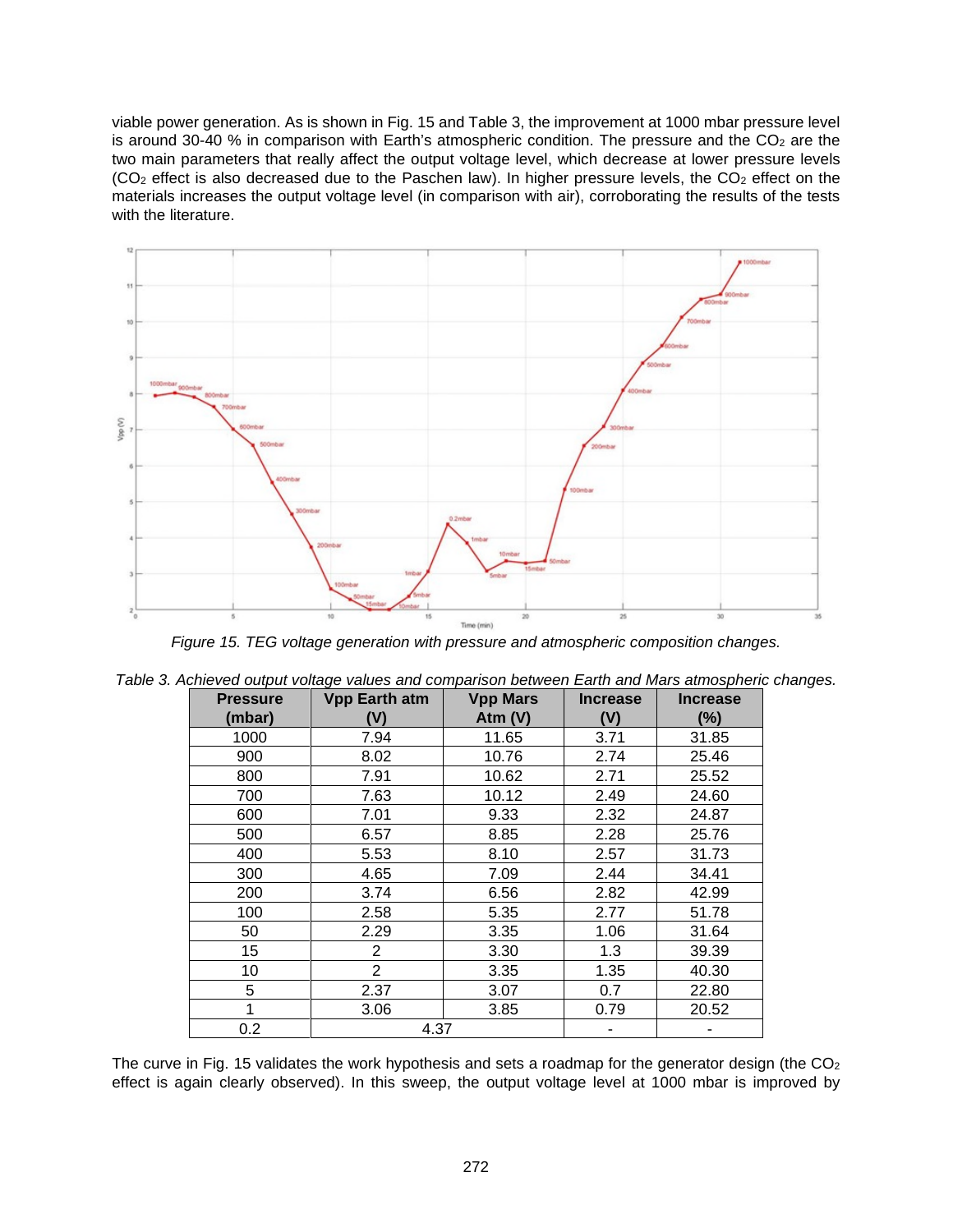31.84%. Thus, to obtain the best working conditions, the generator must be pressurized at 1000 mbar with the Mars atmosphere composition.

In addition, the COF and Torque of the generator have been measured during two tests (Fig. 16). The main goal has been to study if Mars atmospheric composition in Earth atmospheric pressure ( $CO<sub>2</sub>$  95%, 1000 mbar) has any significant effect on tribological parameters.



*Figure 16. COF and Torque values during two complete sweep tests.* 

No variation has been observed in these two parameters with the change of pressure, so the conclusion is that the pressure variation doesn't make significant changes in the wear and in the COF of the TEG.

## **Conclusions**

The viability of producing energy with a wind rotary TEG under Mars atmospheric conditions has been demonstrated. The proposed turbine design works properly under Mars wind and atmospheric conditions, with the best tribopair PTFE/DLC (H>40%). The system should be able to work for at least 26 months due to the launch window between Earth and Mars and the tribopair selected should ensure this requirement. In addition, the generator must be pressurized up to 1000 mbar using with Mars atmospheric composition to achieve the higher efficiency in terms of power generation. Based on these results, the wind turbine and the TEG are considered ready for the detailed design phase. The next steps are manufacturing and assembly of the TEG with the turbine, which will then be subjected to testing in a wind tunnel to validate the system under laboratory conditions.